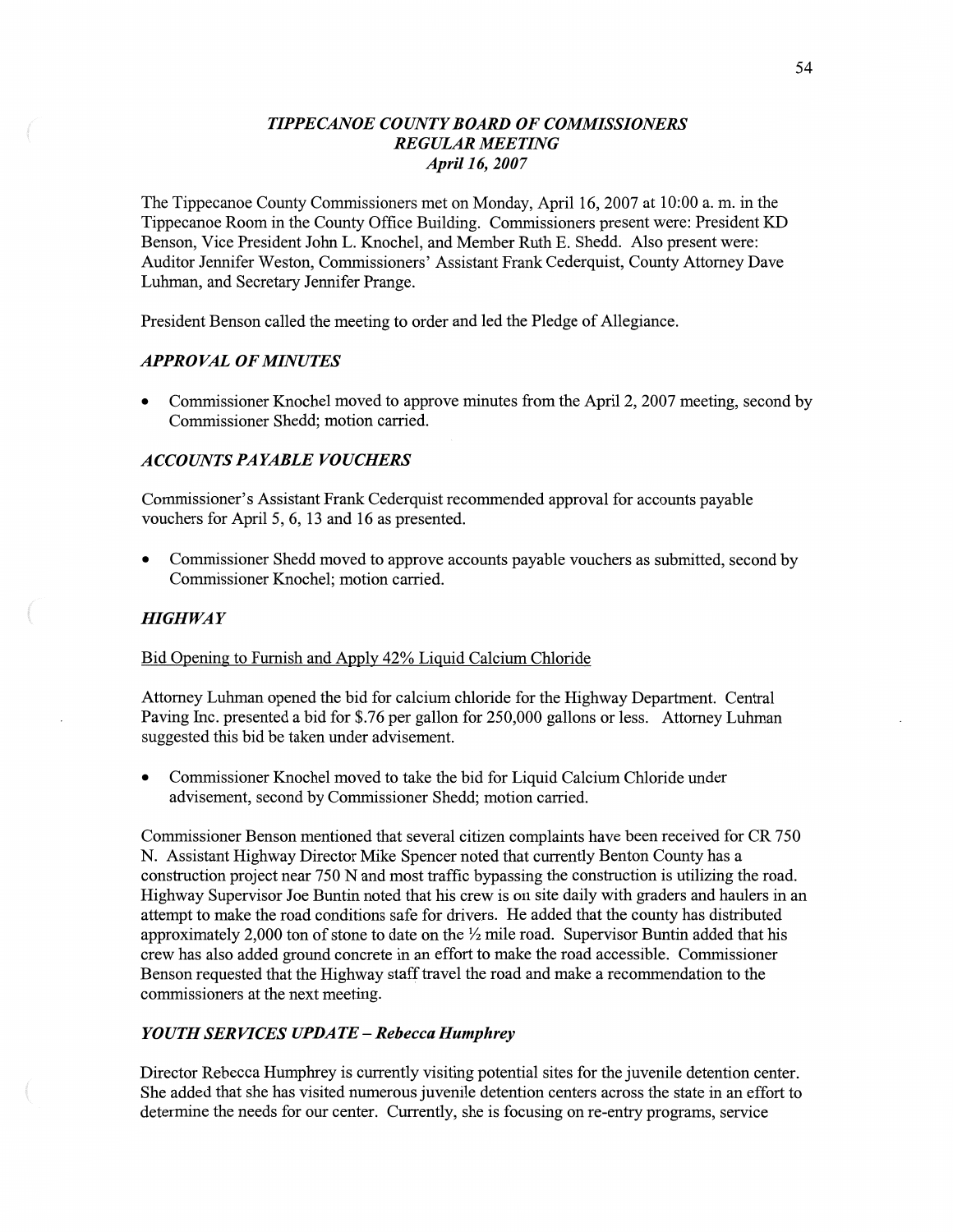assessments through juvenile probation for youth and collaboration with Cary Home Director Jason Kniola on determining the role of Cary Home as the juvenile detention center progresses. She noted that the evidence based substance abuse program through Court Services will begin on June 11, 2007. She also presented statistics regarding youth service providers in Tippecanoe County.

## *RESOLUTION 2007-10-CM - Sell of Real Estate to Abutting Landowner*

*Resolution 2007—10—CM will appear* in its *entirety* in the *Ordinance* and *Resolution Book* in the *County Auditor's Oflice.* 

Attorney **Dave** Luhman presented information regarding Resolution 2007-10-CM, Determining to Sell Real Property to Abutting Landowner. Attorney Luhman noted that the sale had been published and no other offers were made to the county. He added **that** the property will be sold to Norfolk Southern for \$5,000. The resolution will give the president authority to execute a deed as well as any other closing documents.

**0** Commissioner Knochel moved to approve Resolution 2007—10-CM, second by Commissioner Shedd; **motion** cam'ed.

## *ORDINANCE* 200 *7-18-CM* **—** *Establishing Charges* for *Returned Checks*

*Ordinance 2007-18—CM will appear* in its *entirety* in the *Ordinance* and *Resolution Book* in the County Auditor's Office.

Attorney Luhman presented the information regarding Ordinance 2007-18-CM. **This** ordinance establishes returned check charges for all departments within county government. He noted that the ordinance authorizes a service charge of \$27.50 for all returned checks, debit, credit card and ACH transactions.

**0** Commissioner Knochel **moved** to approve Ordinance 2007-18-CM, second by Commissioner Shedd.

Auditor Weston recorded the vote:

Benson — Yes **Knochel** — Yes Shedd — Yes

 $\big($ 

Ordinance 2007-18-CM passes 3-0 on first reading.

- **0** Commissioner Knochel moved to suspend the rules and hear Ordinance 2007-18-CM on second reading, second by Commissioner Shedd; motion approved.
- **0** Commissioner **Knochel** moved to hear Ordinance 2007-18-CM on second reading, second by Commissioner Shedd.

**Auditor** Weston recorded the vote:

**Benson —** Yes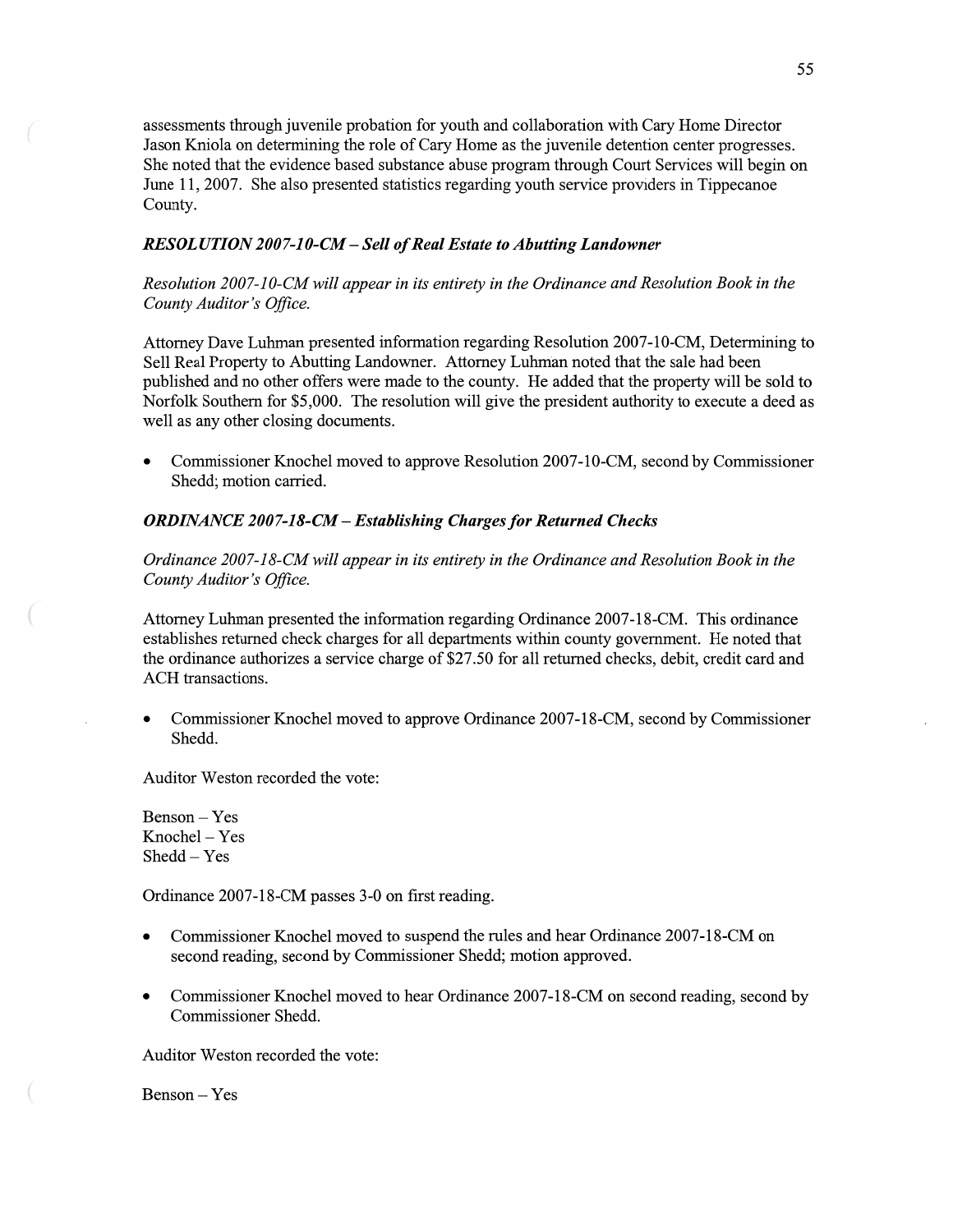$Knochel - Yes$ Shedd **—** Yes

Ordinance 2007-18-CM passes on second reading.

# *BUILDING COMMISSION* **—** Ken *Brown*

#### **Unsafe Structure**

Inspector Ken Brown spoke on behalf of Ron Highland. He noted that a court hearing was held on April 3, 2007, to determine the fate of the unsafe structure owned by Pat Richard. Mr. Richard was ordered to leave the structure intact for 90 days. The judge ordered the owner to provide proof of insurance and then demolish the structure at the end of 90 days. Commissioner Benson noted that previously the commissioners agreed to impose a fine on Mr. Richard to encourage him to resolve the situation in a timely manner.

*0* Commissioner Knochel **moved** to suspend the fine imposed by the county, second by Commissioner Shedd; **motion** carried.

#### *APPLICATION TO VILLA*

**0** Commissioner Knochel moved to approve the application for the Villa for Robin J. **Huddleston,** second by Commissioner Shedd; **motion** carried.

#### *UNFINISHEDflVE W B USINESS*

Attorney **Luhman** noted the contract previously accepted by the commissioners from GnA Assessment Professionals has been approved by the Department of Local Government and Finance (DLFG). He added that the county assessor had requested changes to the contract after the contract had been submitted to DLGF. Commissioner Knochel mentioned that the county assessor should present her changes before the **commissioners** and the public in an open meeting. He suggested the commissioners sign the contract so the assessors can begin trending.

Commissioner Knochel stated that there has been a delay in payment of claims for GnA for appellate services from the county assessor. He noted that GnA has performed the duties as stated under the contract and therefore should be paid in a timely manner.

Commissioner's Assistant Frank Cederquist stated that the assessors have requested professional and legal services for state appeals. In the past, Appraisal Research provided support at an additional cost to the county. Commissioner Benson suggested draft contracts be presented at the next commissioner's meeting.

#### *REPORTS* ON *FILE*

Mail & Duplicating Wabash River Commission Tippecanoe County Library